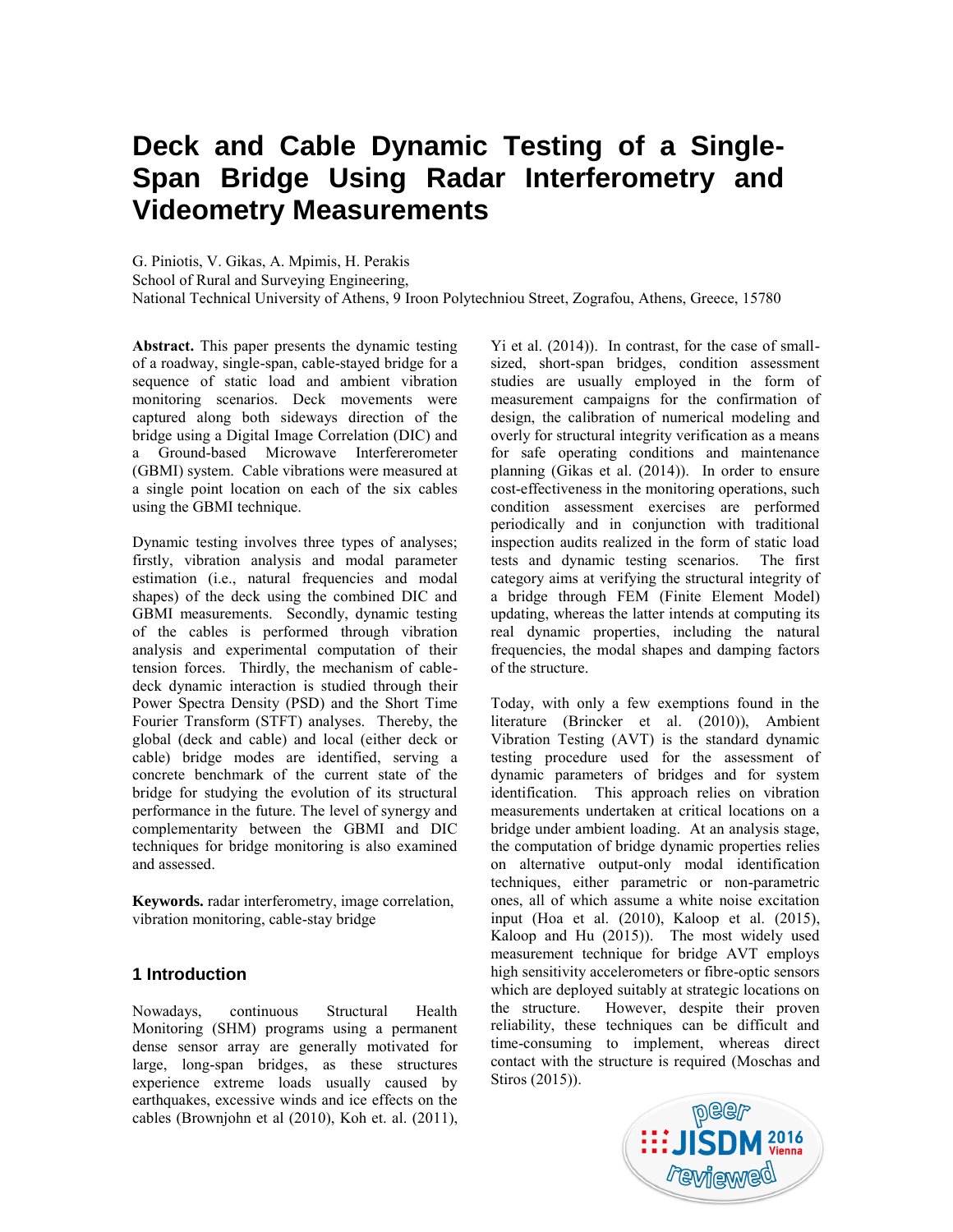This study focuses on the use of the GBMI and DIC technologies for dynamic bridge testing. Based on their individual characteristics, GBMI and DIC techniques are used in a complementary way for the dynamic testing of the main structural elements of a short length, single-span, cable-stayed bridge. Particularly, vibration analysis and modal identification of the deck is performed using the GBMI and DIC observations obtained at neighboring locations on the bridge deck. Cable vibration analysis and deck-cable interaction analysis relies solely on GBMI measurements. Finally, in order to evaluate the global integrity and structural safety of the bridge, an experimental assessment of cable tensions is performed based on the GBMI measurements.

# **2 Monitoring Techniques and Instrumentation**

## **2.1 GBMI and DIC monitoring techniques**

The GBMI and DIC sensing techniques are relatively new approaches used for the dynamic monitoring of civil engineering structures. They rely both on discrete point displacement measurements. However, they employ a completely different working principle and are characterized by different error sources; and therefore, can be used in a synergetic as well as corroborative way.

The GBMI observation technique employs the interferometric principle. The method relies on the computation of scattering object displacements using the phase information obtained by a microwave radar sensor from repeated electromagnetic pulse transmissions (Gikas (2012), Pieraccini (2013), Gentile (2010), Kuras et al. (2014)). Based on measured displacements, the kinematic characteristics of a deforming structure can be computed for use in dynamic and modal analysis studies. The method facilitates a high recording rate and displacement accuracy as well as long operational distances. However, the most significant drawback of the GBMI method relates to the radial principle of operation that facilitates movements only in the sensor viewing direction, resulting in a one-dimensional image of the observed scenario, which makes difficult to resolve the torsional modes of a bridge deck.

Conversely, the DIC technique can resolve two- or even three-dimensional point movements on a structure depending on the number of cameras used and their geometry setup. The working principle of the DIC technique relies on the analysis of the optical flow of camera images observing an illuminated scenario using digital image correlation techniques (Caetano et. al. (2011), Choi et. al. (2011)). The most widely-used method is the feature-based optical method that monitors characteristic features on a structure (e.g. point features realized by edges, corners or structural discontinuities) and tracks their displacements from frame to frame (Morlier et al. (2007)). Other approaches rely on the study of image intensity variation using a dense velocity field from an image sequence (Morlier et al. (2007)). This technique, despite its ability to provide high quality displacements on the image sequence, their conversion to actual displacements on the structure is not always a straightforward procedure. Moreover, the DIC technique is an optical method, and therefore, is prone to atmospheric effects especially for long operating distances, whereas changes in the image scene (e.g. cloudy versus a clear sky background) would affect measurement stability. Finally, the method necessitates high precision topographic measurements for establishing the setup geometry between the cameras and the structure observed.

# **2.2 Sensor specifications**

In this study, the IBIS-S (IDS Sp.A.) GBMI system was used. It consists of the radar module, a control PC and a power supply unit. A key feature of the IBIS-S system is the high displacement resolution obtained at any observation distance within its range of operation. This is due to the wave transmission technique employed in the system, known as Stepped Frequency Continuous Wave (SF-CW) technique (Gikas (2012)). The radar sensor emits repeatedly a series of long duration electromagnetic waves by linearly increasing frequencies in discrete steps. Therefore, the resulting waves have a narrow instantaneous bandwidth while they retain a large effective bandwidth. IBIS-S system features a maximum operating range of 500 m and accuracy in displacement measurement of the order of 0.1 mm or better (Pieraccini (2013)).

Regarding the videometry technique, this study employed the Video Gauge system produced by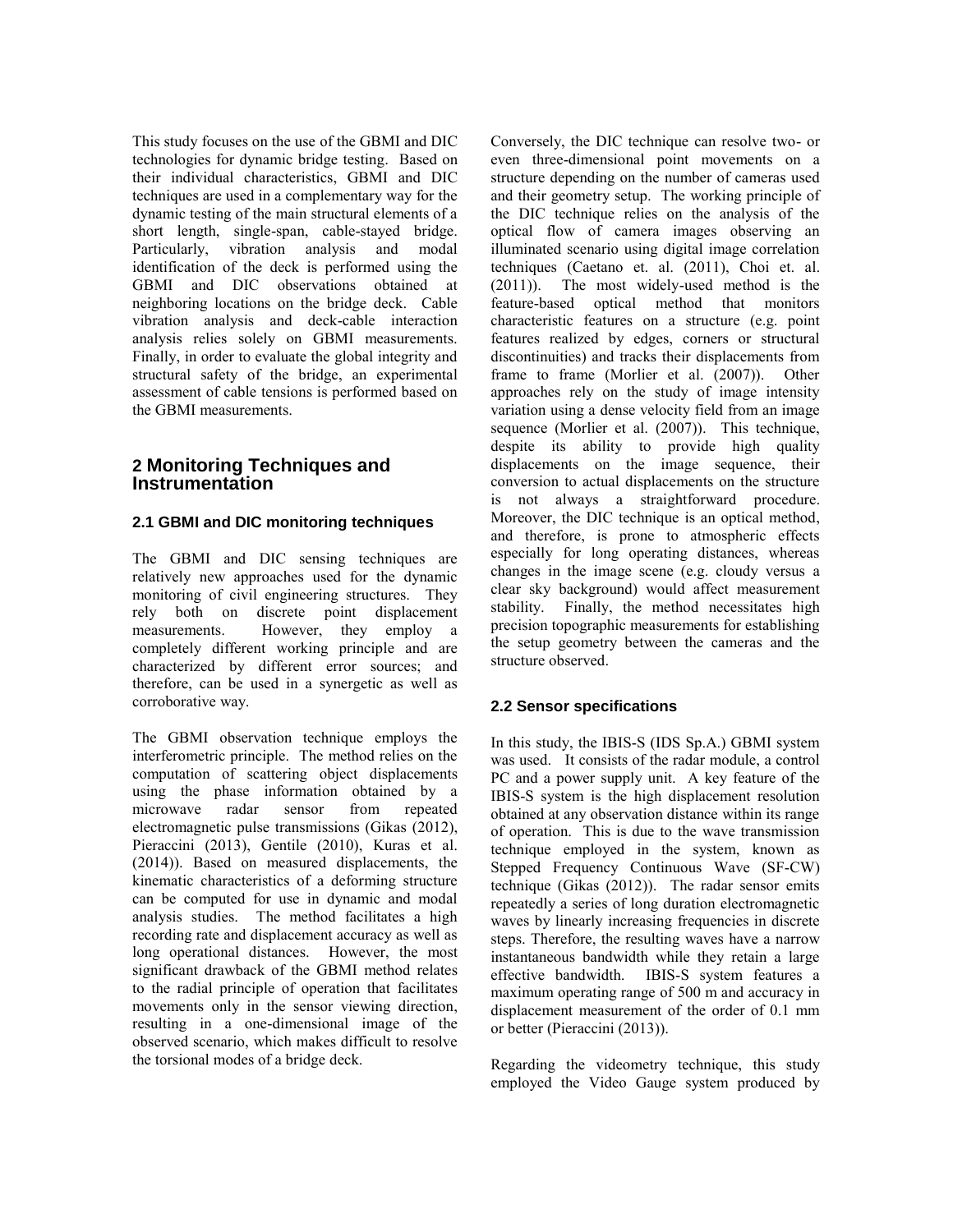iMETRUM Ltd. Its working principle relies on pattern recognition and sub-pixel interpolation techniques applied sequentially on video recorded images that allow a resolution better than 1/100.000 of the visible area (Waterfall et al. (2012)). In this work a dual camera setup was used to produce twodimensional displacements in the vertical plane for a number of specifically designed ring type, papermade targets, fixed on the bridge deck, the pylon and the cables. Original displacements were computed on the digital images in pixels. In order to convert measured displacements from pixels to real units a conversion factor was calculated using a known distance between two points both in the image and in the real world.

## **3 The Bridge, the Load Testing Program and Field Work**

## **3.1 Description of the Bridge**

The test bridge, named Pallini bridge, is a roadway, single-span, cable-stayed bridge located in the greater area of Athens, Greece and operated by Attikes Diadromes S.A. The bridge consists of a 55.5 m long steel-composite deck suspended by six cables which are anchored from two Λ-shaped pylons as shown in Figure 1. The deck width varies between 13.4 m and 18.5 m. The pylons are 18.5 m tall, they are connected at the top-end, whereas their stressed and distressed elements are made of prestressed concrete and steel respectively.

## **3.2 Static load and ambient vibration testing**

In order to assess the structural integrity of Pallini cable-stayed bridge a series of static load and ambient vibration tests took place in conjunction with a visual inspection program, nearly ten years after its completion and commissioning. Static load testing was undertaken in order to assess the actual condition of the bridge against the assumptions made in the finite element model. For this purpose a pre-weighted, three-axle truck vehicle was used to serve as a static load applied at predefined deck locations. In order to maximize cable tensions, truck locations were realized at the six cable anchor points as shown in Figure 1.

In order to estimate the dynamic behavior of the bridge, AVT was undertaken with an empty bridge using Operational Modal Analysis (OMA) (Gikas et

al (2014b), Gikas et al. (2014c)). This article concentrates on the dynamic tests, particularly the deck and cable behavior and on their dynamic interaction.

## **3.3 Data acquisition**

In order to eliminate the atmospheric effects on the raw observables data acquisition took place during night hours and in dead calm wind conditions, whereas observation sessions were scheduled to last short time intervals. In addition to the GBMI and DIC systems discussed already, deck displacements were captured for the static tests using precise levelling and a digital inclinometer sensor array. During the dynamic tests, which are of particular interest in this study, deck movements were observed along both sideways of the bridge deck using the DIC system and by the cable anchor point locations on the deck using the GBMI technique (Fig. 2). Cable vibrations were measured at a single point location, at each one of the six cables using the GBMI system. Specifically, cable vibrations were measured perpendicular to the cable axis at about 1/3 of the distance measured from the cable anchor point at the top of the pylons.



**Fig 1.** Truck locations during the static load tests. GBMI and DIC data presented in Figure 3 refer to deck locations marked in square and triangle, respectively. GBMI cable data refer to point location marked in circle.

## **4. Deck and Stay-cable Vibration Analysis**

### **4.1 Deck vibration analysis**

Vibration analysis provides a first indication of the dynamic behavior of Pallini bridge through studying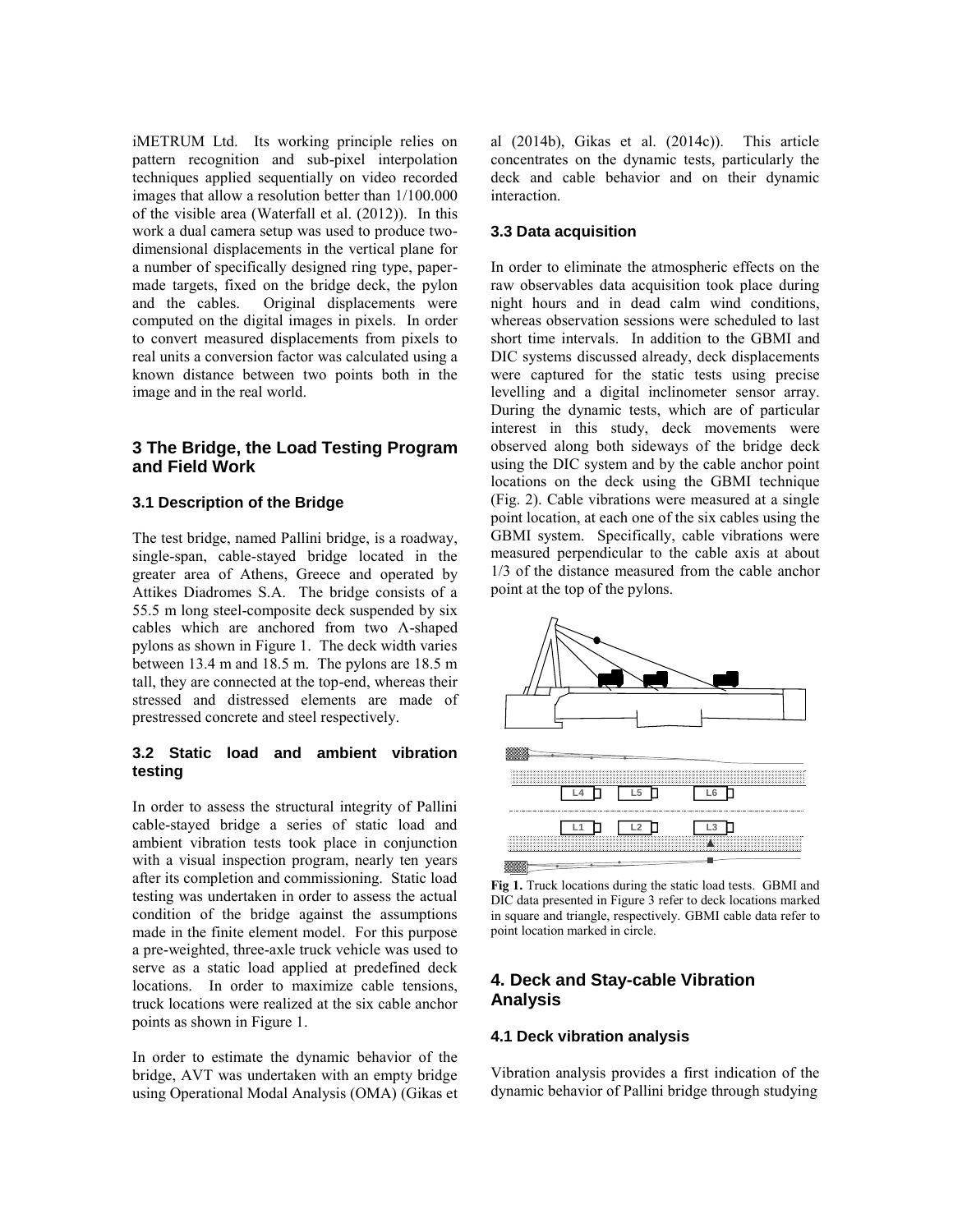its motion and spectra frequency characteristics. Figure 3 shows a subset time-series extraction of the deck settlements obtained by the long cable anchor point using the GBMI (up) and DIC (down) systems. Both systems indicate a similar average vibration displacement value of the order of  $\pm 0.3$ mm with small  $($   $< 0.01$  mm) differences in their mean values. From these plots is also evident the periodicity of motion.



**Fig. 2** GBMI corner targets fixed by the cable anchor points (up), and DIC ring-type targets placed along each sidewalk of the bridge (down).

More specifically, the dominant period is apparent, whereas the variability in the long period displacement pattern is attributed to the deck bumping response resulting from small-size, shortterm variations in the wind intensity.

Analysis obtained in the frequency domain for a subset of measured displacements under ambient loading results to the Power Spectral Density (PSD) plots shown in Figure 4. The first thing to note from these plots is that the GBMI and DIC systems exhibit similar peak values. This independent check verifies the performance of both systems and validates the correctness of the results obtained.

Regarding the actual performance of the structure, the FFT analysis shown in Figure 4 reveals the dominant vibration frequencies of the deck; however, a complete characterization of its dynamic properties is discussed in Section 5.



the GBMI (up) and DIC (down) systems by the long cable anchor point under ambient loading.

#### **4.2 Stay-cable vibration analysis**

Cable vibration analysis is confined only on the GBMI vibration measurements obtained at a single point location on each of the six cables. Specifically, the top plot of Figure 5 shows the displacement time-series obtained for a data subset for the long cable recorded under ambient vibration loading. In this plot a superimposition of signal components is evident with dynamic displacements of a maximum value of about  $\pm 0.1$  mm.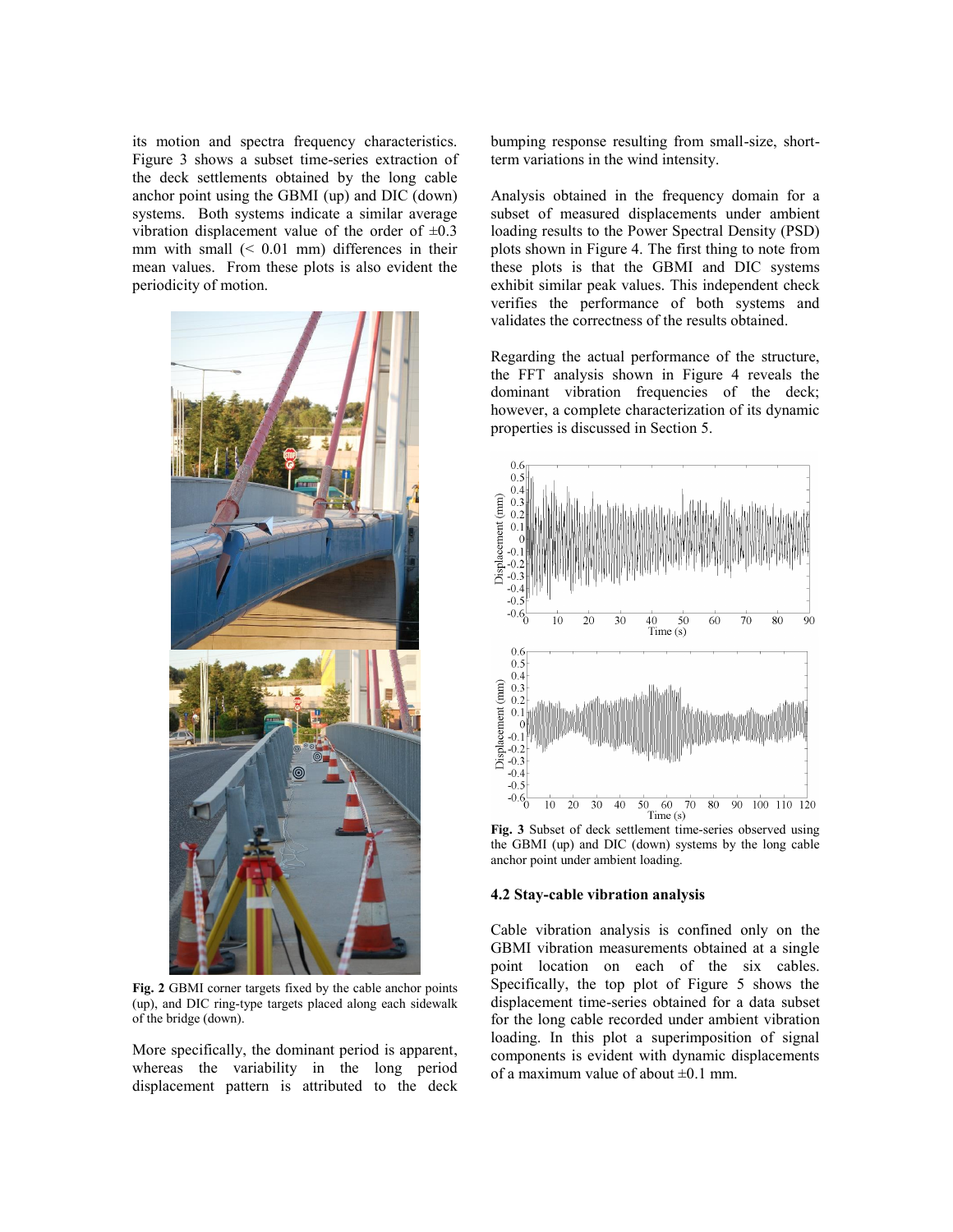

**Fig. 4** PSD of the deck obtained by the long cable anchor point using the GBMI (up) and DIC (down) techniques under vibration loading.

The bottom plot of Figure 5 shows the corresponding PSD diagram obtained for a subset of displacement observations. Again, a number of peaks is clearly evident in this plot; however, a qualitative interpretation of their origin is attempted in Section 5.2, after a deck modal analysis is completed.



**Fig. 5** Long cable time-series displacements (up) and PSD (down) obtained under vibration loading.

## **5. Deck and Stay-Cable Dynamic Analysis**

#### **5.1 Deck modal analysis**

The Frequency Domain Decomposition (FDD) method was used to perform a modal analysis study of the bridge deck. The method is realized through performing a Singular Value Decomposition (SVD) operation to the PSD matrix of measurements (Brincker et al. (2000)). This operation produces the PSDs of a set of Single Degree of Freedom (SDOF) systems. Therefore, using the SDOF equations it is possible to estimate the modal frequencies of a structure via peak-picking on the singular values diagram. However, contrary to the standard Peak-Picking (P-P) method, the FDD technique assumes that frequency picking is performed on the singular values, and therefore, FDD is capable of successfully resolving closespaced modes, which is common for complex structures including bridges.

In this work, in order to obtain a complete as possible picture of the deck modal properties, vibration measurements were obtained simultaneously at point locations running along both sideways of the deck (Fig. 1). Particularly, a dual camera setup was employed so that, each camera recorded the dynamic settlements at five target points, placed alongside each of the sidewalks of the deck. Therefore, the simultaneous video recordings of all DIC targets facilitated the required data to compute the bending as well as the torsional modes of the bridge.

Figure 6 shows the singular values of the PSD matrix of the deck's response obtained using the complete DIC dataset. Also, the dominant frequencies which correspond to the three principal modes of the deck (marked in red squares) are shown up in the same plot. Figure 7 shows the resulting mode shapes of the deck.

#### **5.2 Deck and stay-cable interaction**

Based on the findings of modal analysis results discussed in Section 5.1, a more comprehensive dynamic analysis of the bridge elements is possible. Specifically, as shown in Figure 4, examination of the PSD plot of the deck reveals clearly its three dominant modes; specifically, 1.24, 2.16 and 2.76 Hz). Evidently, these findings are in agreement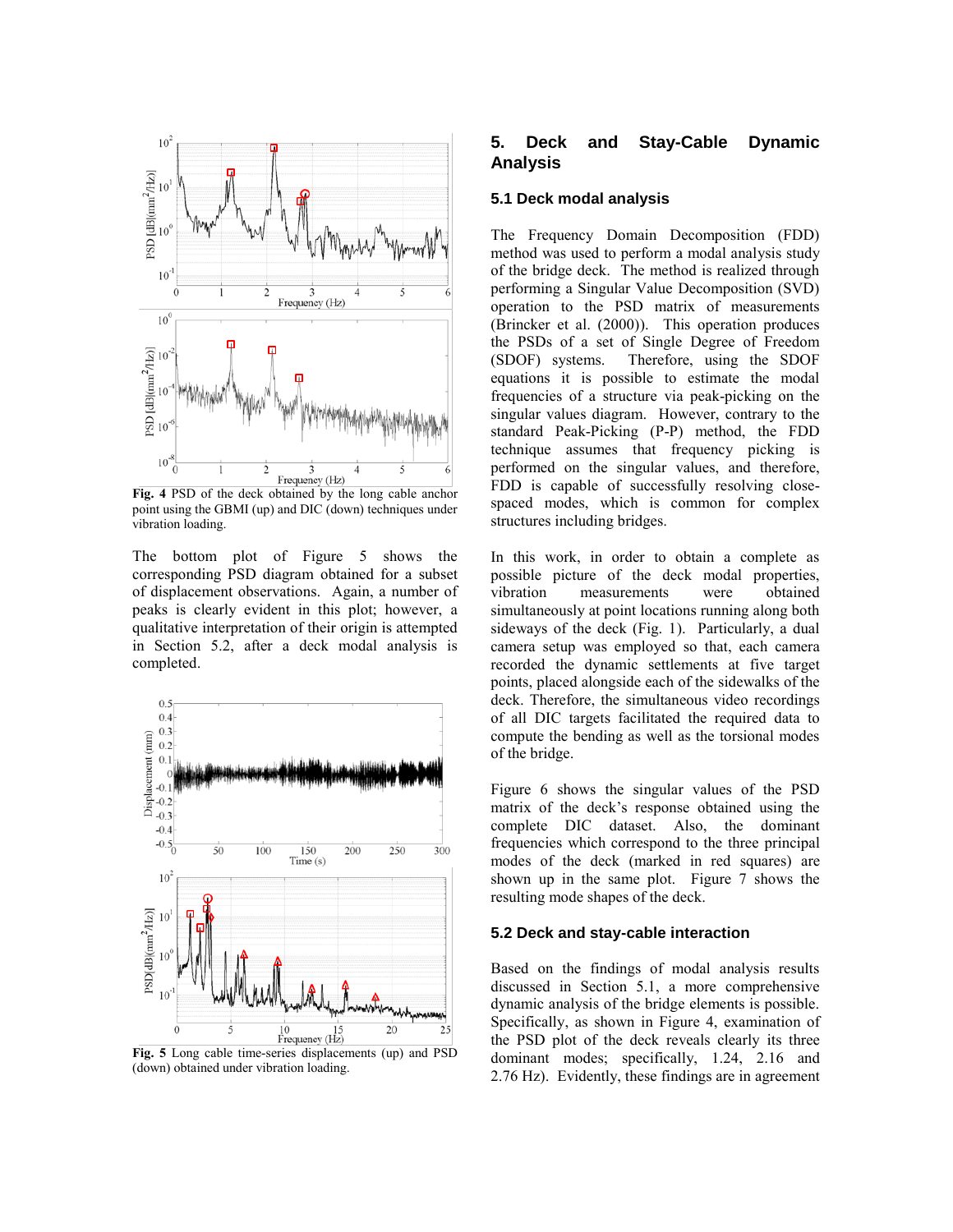with the modal analysis results shown in Figure 7. As expected, the picks found in Figure 4 are also apparent in the PSD plot of the cables, shown in squares in the bottom plot of Figure 5, indicating the effects of deck dynamics on the cables. A more detailed examination of the PSD plot of the deck reveals a peak at 2.86 Hz, which also appears on the cable spectra (marked in both cases in circles), suggesting a global frequency effect between the two bridge elements.



**Fig. 6** Singular values of the PSD matrix of the frequency response of the deck computed using the DIC data.

Finally, a peak at 3.14 Hz (shown in diamond) is evident in the cable PSD plot (Figure 5, bottom plot), which is attributed to the first modal frequency of the cable. In fact, the same plot exhibits peaks at almost integer multiples (shown in triangles) of this fundamental frequency value supporting the argument that the peak value at 3.14 Hz corresponds to the first mode of the cable.

In order to further examine the hypothesis regarding the global and local character of peaks observed at 2.86 Hz and 3.14 Hz, the Short Time Fourier Transform (STFT) diagram is constructed for the long cable vibration data. The STFT diagram is a time-frequency spectrum that is capable to capture changes in the spectral characteristics of a signal over time. Its construction assumes the implementation of the Fourier transform to a set of data in a repeatedly manner, as this window slides through the entire record. Figure 8 shows the STFT plot derived for the complete time history of the static trials as the test truck moves gradually from location L1 through location L6 (Fig. 1). From the STFT plot is evident that peak 2.86 Hz is uniformly stimulated irrespectively of the truck location on the deck suggesting its global character. Contrary, the stimulation of the peak value 3.14 Hz is clearly associated with the truck location providing a strong argument of its local character. As shown in

Figure 8 this becomes more apparent at the time instants the truck brakes and stops by the anchor point of the long cable (L3 load scenario).



**Fig. 7** Modal shapes of the bridge deck computed using the DIC data.

#### **6. Evaluation of stay-cables tensions**

Previous studies (Gentile (2010)) have demonstrated that in many cases microwave interferometry can serve as a simple, accurate and safe technique for evaluating the structural integrity of bridge staycables. In this study, in order to evaluate the actual tensions applied on the stay-cables a set of GBMI vibration measurements were acquired and analyzed as follows. At first, the stay-cables were measured under operational load conditions (i.e., wind and traffic effects), followed by capturing a dataset during static loading, in which case the truck was stationary by the long cable anchor point. The top and bottom plots of Figure 9 show the PSDs of the long cable response computed for the ambient load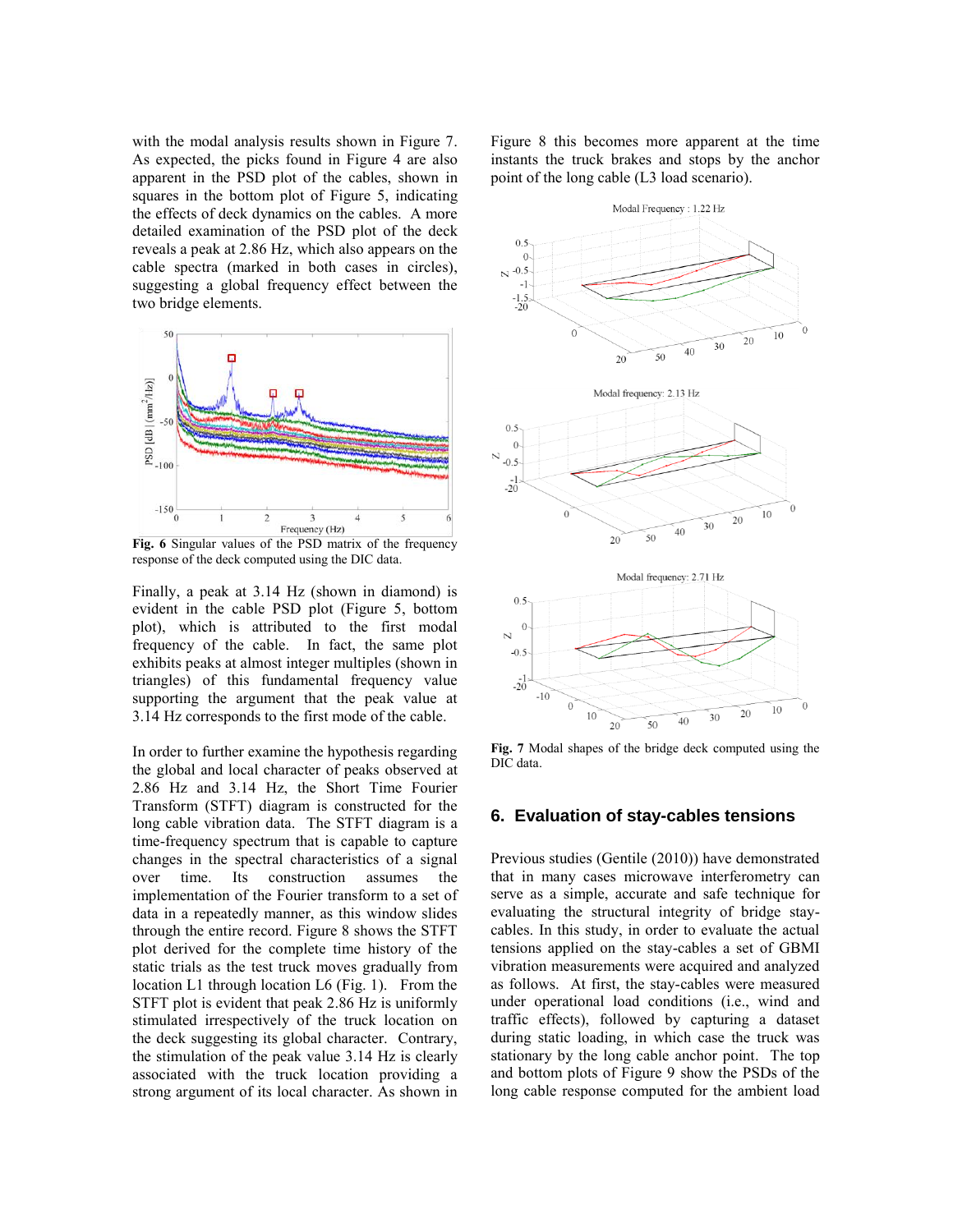

**Fig. 8** STFT diagram computed from the GBMI data acquired by the long cable anchor point during the truck load tests.

and static cases respectively. In these plots the cable modal frequencies are marked with triangles.

Evidently, a thorough examination of the PSD plots, indicates a linear correlation between the mode order and the corresponding cable frequency, suggesting that the taut string model equation (Gentile (2010)) can be applied as follows.

$$
T = 4\rho L^2 \left(\frac{f_n}{n}\right)^2 \tag{1}
$$

In Equation (1),  $\rho$  is the mass per unit length and *L* is the effective length of the cable. The taut string model was applied for the long cable resulting in tension values of 4516 KN and 4682 KN for the ambient and static load cases respectively. In effect, the tension values computed from this analysis constitute base information that can be used as a benchmark, against which the results of future monitoring condition campaigns may be compared to assess the evolution of structural integrity of the bridge cables in time.

## **7. Conclusions**

This paper presents summary results obtained from the combined use of the GBMI and DIC techniques applied for the dynamic testing of a cable staybridge. Considering their operational limitations and performance capabilities, a number of alternative observation scenarios were performed to monitor the behavior of the main elements of the structure (i.e., the deck, the pylons and cables).



**Figure. 9** PSDs of the GBMI data acquired from the long cable under ambient load (up) and during the static load test (down).

Particularly, this study concentrates on the deck and cable dynamic properties, whereas emphasis is